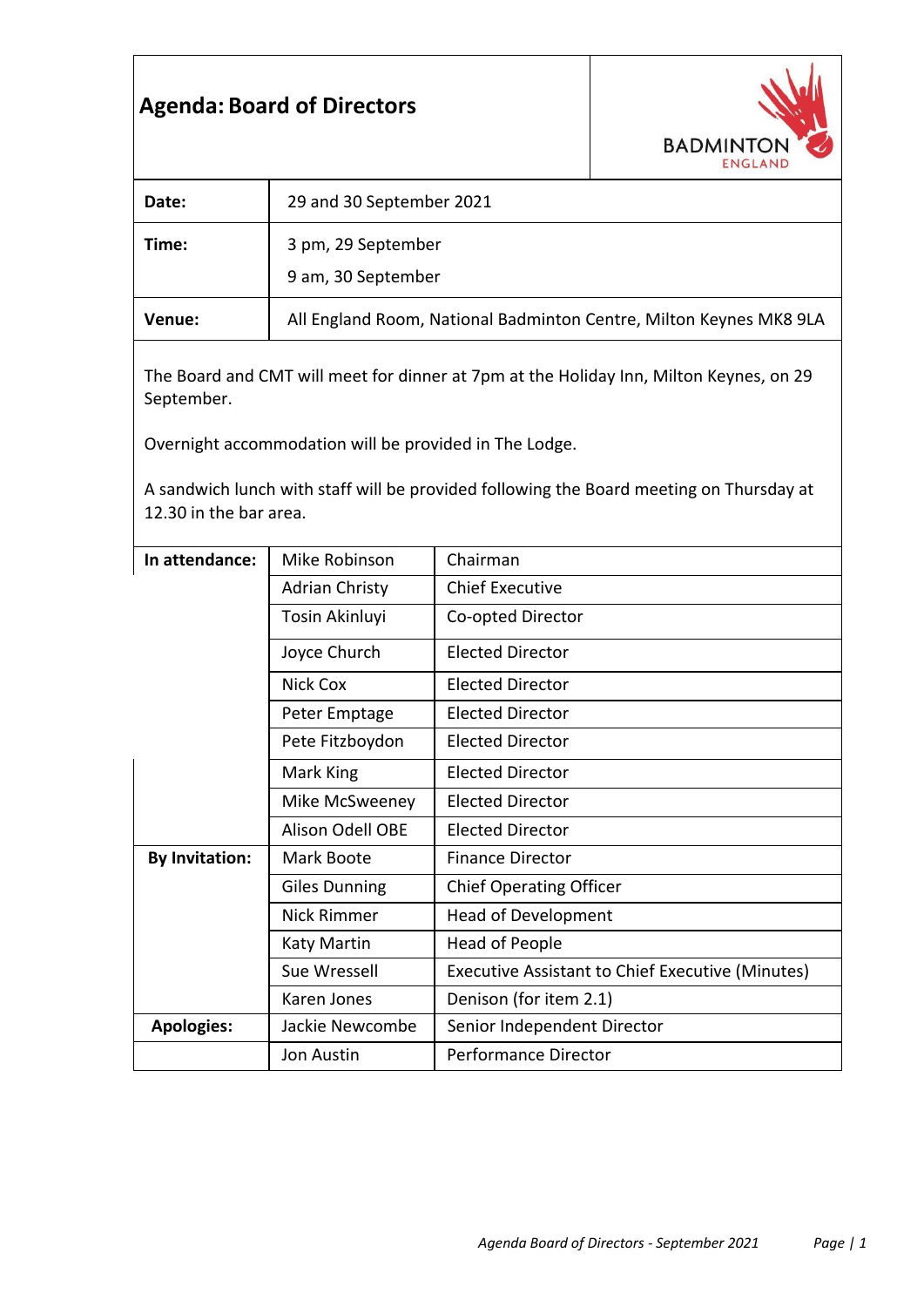### **Part 1 - 29 September**

| 1   | <b>INTRODUCTION</b>                                                                                                                                        |                 |              |
|-----|------------------------------------------------------------------------------------------------------------------------------------------------------------|-----------------|--------------|
| 1.1 | Introduction and Report from the Chairman                                                                                                                  | For information |              |
| 1.2 | To report any new declarations of interest                                                                                                                 | For action      | Verbal (All) |
| 2   | <b>GOVERNANCE</b>                                                                                                                                          |                 |              |
| 2.1 | To receive a report from Denison on the recent<br>Organisation Culture Survey undertaken. The<br>report will be presented by Karen Jones, from<br>Denison. | For discussion  | Presentation |
|     | Following the presentation of the report, the Board<br>will have an open discussion on its findings and<br>recommendations.                                |                 |              |

### **Part 2 - 30 September**

| 4   | <b>STRATEGY</b>                                                                                                                      |                |                      |
|-----|--------------------------------------------------------------------------------------------------------------------------------------|----------------|----------------------|
|     |                                                                                                                                      |                |                      |
| 4.1 | To receive the first draft of the new membership<br>scheme                                                                           | For discussion | Paper BD/09/21/01    |
| 4.2 | To receive an update on the Sport England<br>Investment process                                                                      | For discussion | Verbal               |
| 4.3 | To receive the EDI Strategy and Action Plan                                                                                          | For approval   | Paper BD/09/21/02    |
| 4.4 | To receive Badminton England's revised Strategy                                                                                      | For discussion | Paper BD/09/21/03    |
| 5   | <b>MINUTES and ACTION POINTS</b>                                                                                                     |                |                      |
| 5.1 | To approve the minutes of the Board of Directors'<br>meeting held on 25 August 2021                                                  | For approval   | Paper BD/09/21/1/Min |
| 5.2 | To review actions Requiring Attention only<br>contained within the Action Items Register                                             | For discussion | Paper BD/09/21/AR    |
| 5.3 | Matters Arising from the Board Meeting of 25<br>August 2021 not notified in advance of the meeting<br>and not included in the agenda | For discussion | Verbal (All)         |
| 6   | AoB                                                                                                                                  |                |                      |
| 6.1 |                                                                                                                                      |                |                      |